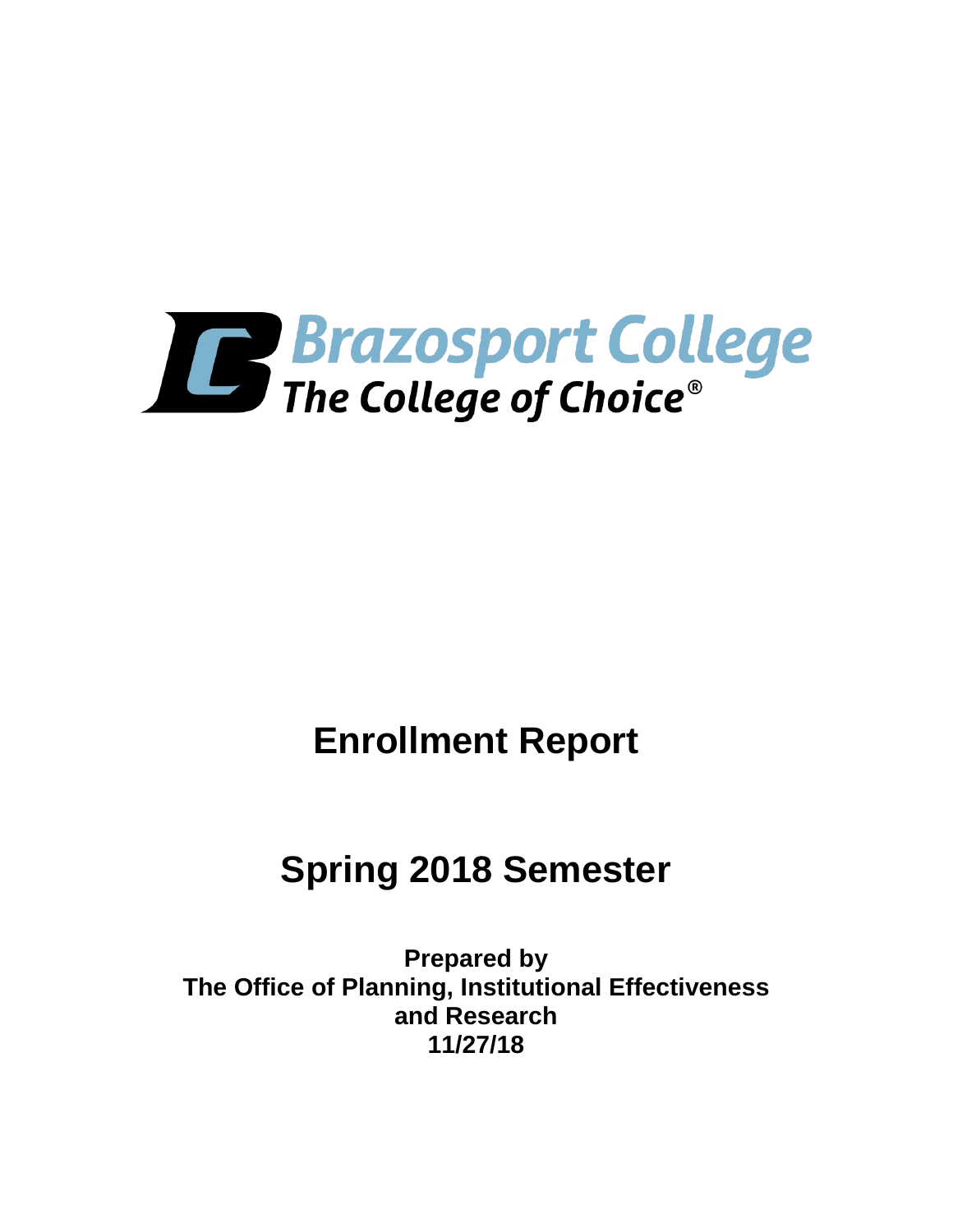# **Enrollment Report – Spring 2018 Table of Contents**

| Table 7C Students Residence by County / State / CountryPage 4 |  |
|---------------------------------------------------------------|--|
|                                                               |  |
|                                                               |  |
|                                                               |  |
| Table 11 First Time at Brazosport College Students and        |  |
| Table 12 First Time at Brazosport College Students by         |  |
|                                                               |  |
| Table 14A Enrollment by Department / Technical Program Page 7 |  |
| Table 14B Enrollment by Department / Academic ProgramPage 8   |  |
|                                                               |  |
|                                                               |  |
|                                                               |  |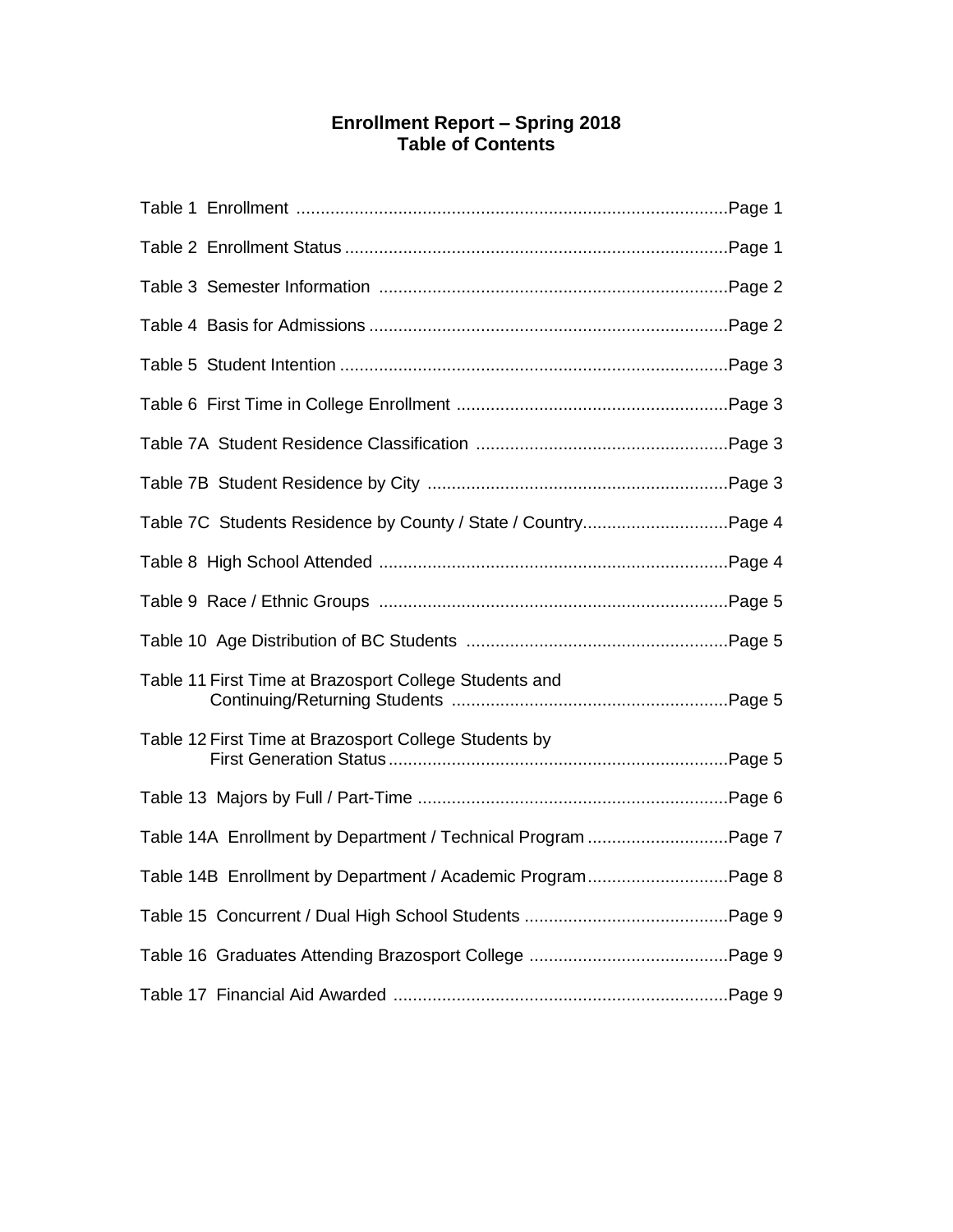# **Enrollment Report Spring 2018**

#### **Table 1 Enrollment**

# **Credit Program**

| Campus – Regular Semester Students | 4.05C |
|------------------------------------|-------|
| Flexible Entry (90 Duplicated)     |       |
| Total Enrolled (Unduplicated)      | 4.092 |

# **Non-Credit Program**

| Total Enrolled (Unduplicated) (From 12/15/17 – 5/12/18) |  |
|---------------------------------------------------------|--|
|---------------------------------------------------------|--|

#### **Total Headcount**

| Credit Program     | 4.050           |
|--------------------|-----------------|
| Non-credit Program | 707             |
| <b>Grand Total</b> | $-4.1$<br>ີ ບ້⊧ |

#### **Full-time Student Equivalent**

Full-time student equivalent (FTSE) 2,554 Note: Found by dividing total credit hours (30,645) by 12

| Table 2 |                                         |  |  |
|---------|-----------------------------------------|--|--|
|         | Enrollment Status Part-Time / Full-Time |  |  |

|        | <b>Full-Time</b> | Part-Time* | Total  | %      |
|--------|------------------|------------|--------|--------|
| Male   | 395              | .532       | 1.927  | 47.6%  |
| Female | 419              | ,704       | 2,123  | 52.4%  |
| Total  | 814              | 3,236      | 4.050  | 100.0% |
| %      | 20.1%            | 79.9%      | 100.0% |        |

Note: \* Part-Time – Less than 12 semester hours in spring semester.

# **Enrollment Status Day Student / Night Student**

|                          | No.   | %      |
|--------------------------|-------|--------|
| Day only*                | 1.740 | 43.0%  |
| Night only*              | 1,075 | 26.5%  |
| Both Day / Night*        | 702   | 17.3%  |
| Distance Learning only** | 533   | 13.2%  |
| <b>Total</b>             | 4,050 | 100.0% |

Note:

\* May also be enrolled in Distance Learning course

\*\* Distance learning only includes internet and VCT courses but not hybrid courses.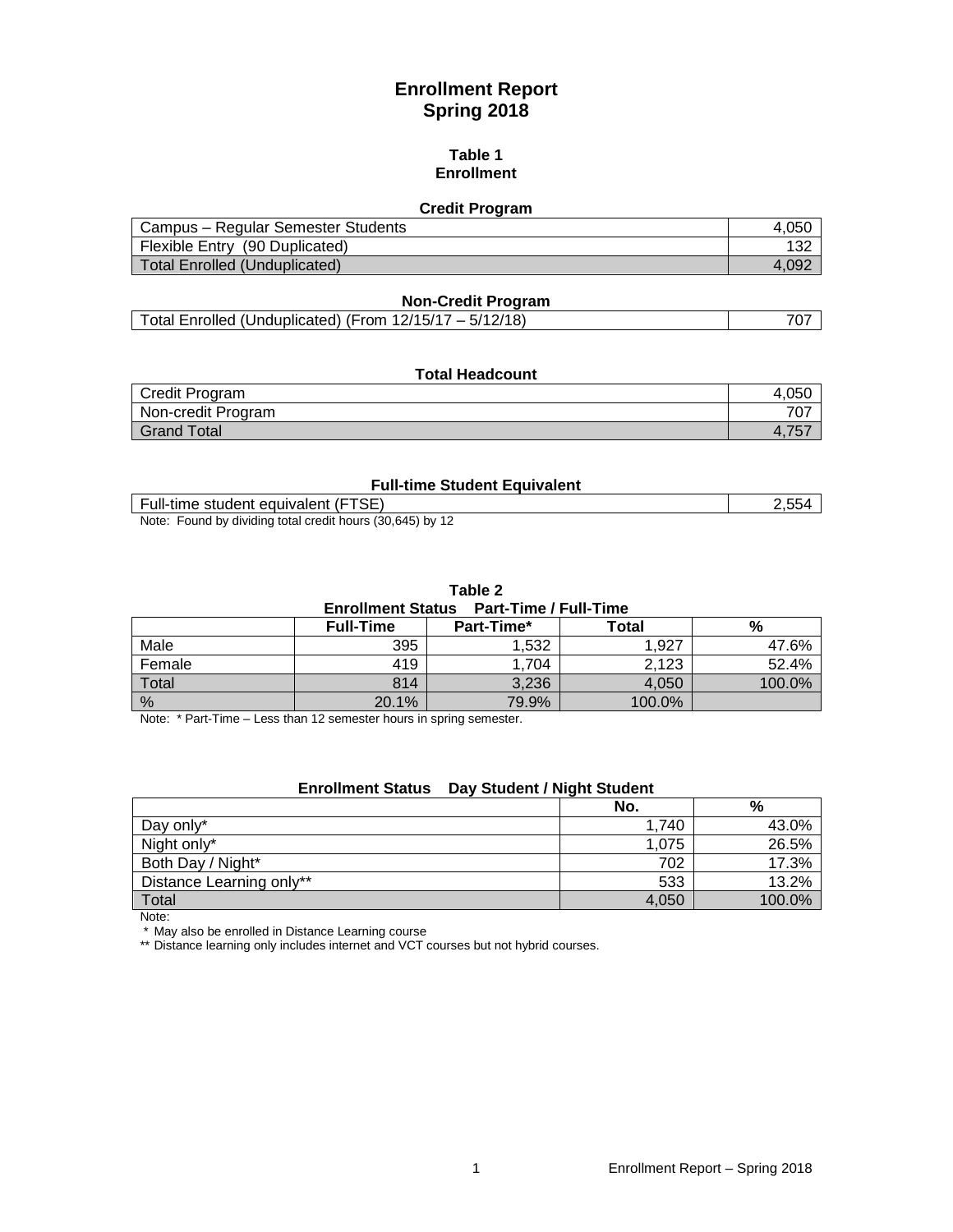## **Table 3 Semester Information**

| <b>Headcount</b> |                       |       |                |
|------------------|-----------------------|-------|----------------|
| Regular          | <b>Flexible Entry</b> | Total | State Reports* |
| 4.050            | 122<br>∣J∠            | .182  | 1.182          |

Note: \* Includes 90 duplicated counts

# **Semester Credit Hours By Student Tuition Residency Code**

|                 | <b>Vocational-</b><br><b>Technical</b> | Academic -<br><b>BAT</b> | <b>Totals</b> | %      |
|-----------------|----------------------------------------|--------------------------|---------------|--------|
| In-District     | 7.927                                  | 12.508                   | 20.435        | 66.7%  |
| Out-of-District | 1.314                                  | 8.896                    | 10.210        | 33.3%  |
| <b>Totals</b>   | 9,241                                  | 21,404                   | 30,645        | 100.0% |

Note: BAT hours are included in Academic credit hours.

## **Semester Contact Hours By Student Tuition Residency Code**

|                 | <b>Vocational-</b><br><b>Technical</b> | Academic -<br><b>BAT</b> | Totals  | %         |
|-----------------|----------------------------------------|--------------------------|---------|-----------|
| In-District     | 209.408                                | 238.512                  | 447.920 | 71.1%     |
| Out-of-District | 36.032                                 | 146.064                  | 182.096 | 28.9%     |
| <b>Totals</b>   | 245,440                                | 384,576                  | 630,016 | $100.0\%$ |

Note: BAT hours are included in Academic contact hours.

# **Distance Learning Semester Contact Hours**

|              | <b>Hours</b> | %      |
|--------------|--------------|--------|
| Internet     | 130,864      | 85.3%  |
| <b>VCT</b>   | 1,008        | 0.7%   |
| Hybrid       | 21,520       | 14.0%  |
| <b>Total</b> | 153,392      | 100.0% |

Note: The distance learning contact hours are included in semester contact hours.

#### **Semester Information Contact hours** *NOT* **funded**

|                                   | No.   | %      |
|-----------------------------------|-------|--------|
| Developmental Hours               | 2.316 | 23.2%  |
| Academic Hours (Three-peat rule)  | 6.672 | 67.0%  |
| Technical Hours (Three-peat rule) | 992   | 9.8%   |
| Total                             | 9.980 | 100.0% |

| <b>Basis for Admissions to the Student Body</b> |       |        |  |
|-------------------------------------------------|-------|--------|--|
|                                                 | No.   | $\%$   |  |
| <b>High School Graduate</b>                     | 637   | 15.7%  |  |
| Individual Approval*                            | 1,340 | 33.1%  |  |
| High School Equivalency Certificate.            | 88    | 2.2%   |  |
| Former Student (Continuing Student &            |       |        |  |
| <b>Re-entered Previous Admissions)</b>          | 1,390 | 34.3%  |  |
| <b>College Transfer</b>                         | 595   | 14.7%  |  |
| Total                                           | 4.050 | 100.0% |  |

**Table 4**

Note: \* Includes Dual Credit students.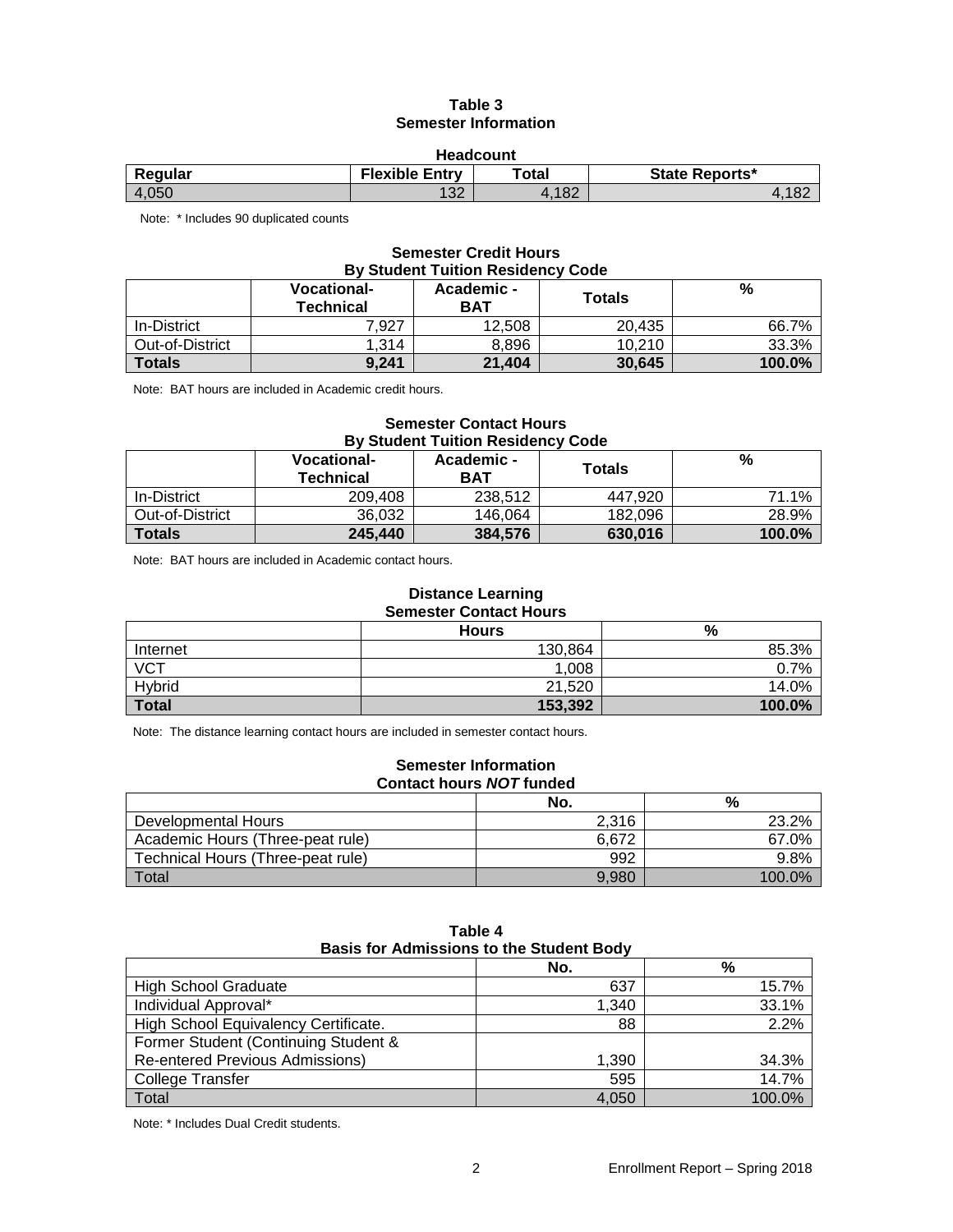#### **Table 5 Student Intention Why Students Attend Brazosport College**

|                                  | . .   |        |
|----------------------------------|-------|--------|
|                                  | No.   | $\%$   |
| Earn an Associate's Degree       | 2,612 | 64.5%  |
| Earn a Certificate               | 748   | 18.5%  |
| <b>Earn Credits for Transfer</b> | 539   | 13.3%  |
| Job Skills                       | 48    | 1.2%   |
| <b>Personal Enrichment</b>       | 33    | 0.8%   |
| Did Not Respond                  | 67    | 1.7%   |
| Earn a BAT Degree                | 3     | 0.1%   |
| Total                            | 4,050 | 100.0% |

**Table 6 First Time in College Enrollment**

|        | . . |        |
|--------|-----|--------|
|        | No. | %      |
| Male   | 102 | 56.4%  |
| Female | 79  | 43.6%  |
| Total  | 181 | 100.0% |

Note: FTIC excludes transfer students and dual credit students.

## **Table 7A Student Residence Classification**

|                 | No.   | %       |  |
|-----------------|-------|---------|--|
| In-District     | 2,181 | 53.9%   |  |
| Out-of-District | 1,810 | 44.7%   |  |
| Out-of-State    | 22    | 0.5%    |  |
| Foreign         | 37    | $0.9\%$ |  |
| Total           | 4,050 | 100.0%  |  |

#### **Table 7B Student Residence by City**

| <b>City</b>            | - -<br>No. | %      |
|------------------------|------------|--------|
| Angleton               | 781        | 19.3%  |
| <b>Brazoria</b>        | 303        | 7.5%   |
| Clute                  | 593        | 14.6%  |
| Damon                  | 12         | 0.3%   |
| Danbury                | 45         | 1.1%   |
| Freeport               | 495        | 12.2%  |
| Lake Jackson           | 1,119      | 27.6%  |
| Sweeny                 | 226        | 5.6%   |
| West Columbia          | 176        | 4.3%   |
| <b>Other Residence</b> | 300        | 7.4%   |
| <b>Total Students</b>  | 4,050      | 100.0% |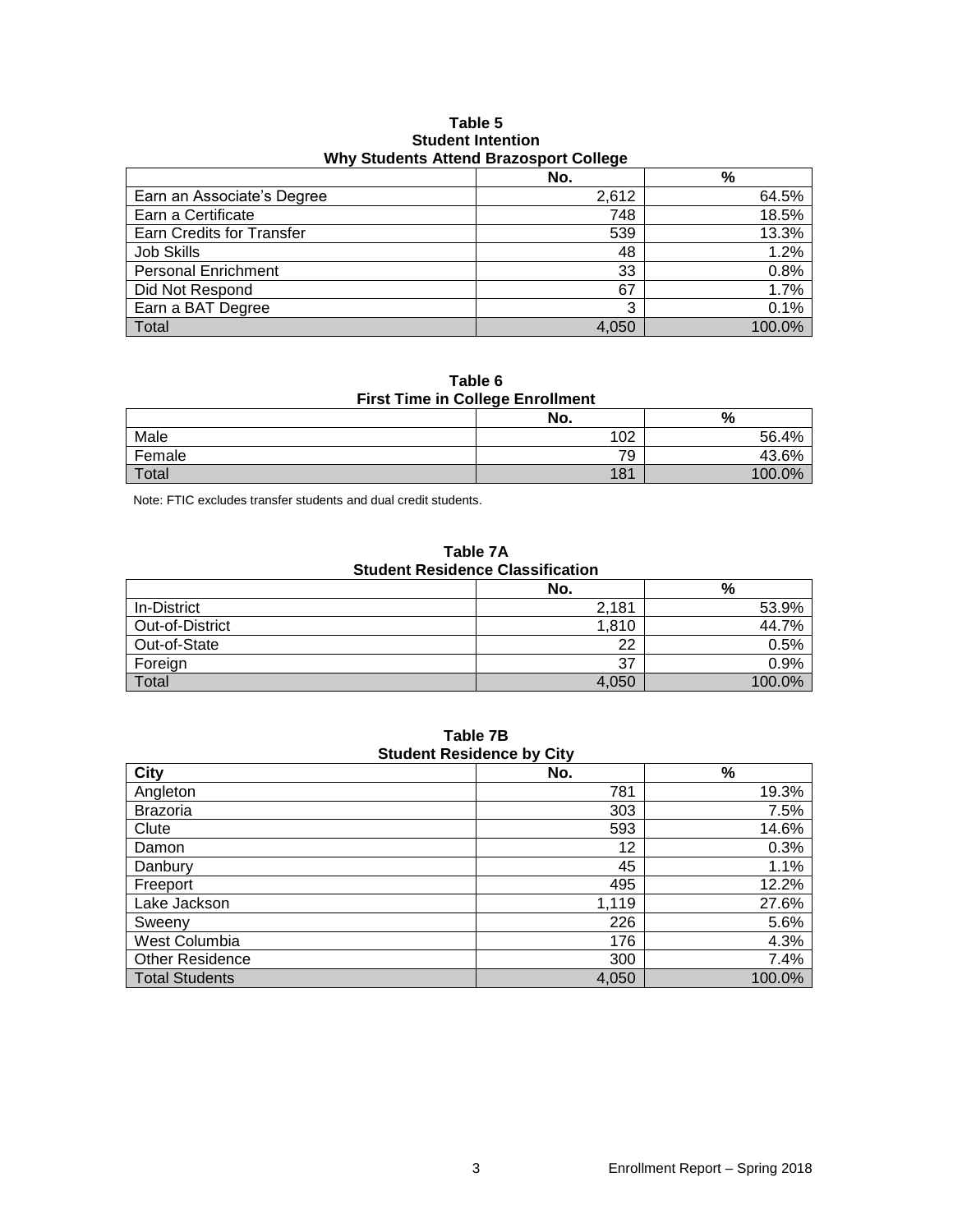| <b>Residence</b>         | No.            | $\frac{9}{6}$ | <b>Residence</b>                   | No.            | $\frac{9}{6}$ |
|--------------------------|----------------|---------------|------------------------------------|----------------|---------------|
| <b>Bell County</b>       | 2              | .05%          | Alabama                            | 3              | .07%          |
| <b>Bexar County</b>      | $\mathbf{1}$   | .02%          | California                         | 3              | .07%          |
| <b>Brazoria County</b>   | 3,842          | 94.86%        | Florida                            | $\overline{2}$ | .05%          |
| <b>Brazos County</b>     | 1              | .02%          | Georgia                            | $\mathbf{1}$   | .02%          |
| <b>Cameron County</b>    | 1              | .02%          | <b>Illinois</b>                    | 1              | .02%          |
| Clay County              | 1              | .02%          | Kansas                             | 1              | .02%          |
| <b>Collin County</b>     | 1              | .02%          | Louisiana                          | $\mathbf{1}$   | .02%          |
| Colorado County          | 1              | .02%          | Maryland                           | $\mathbf{1}$   | .02%          |
| Fort Bend County         | 14             | .35%          | Michigan                           | 1              | .02%          |
| <b>Galveston County</b>  | 19             | .47%          | Montana                            | 1              | .02%          |
| <b>Hardin County</b>     | 1              | .02%          | North Carolina                     | 1              | .02%          |
| <b>Harris County</b>     | 21             | .52%          | Ohio                               | 3              | .07%          |
| <b>Hays County</b>       | $\overline{2}$ | .05%          | 1<br>Oklahoma                      |                | .02%          |
| <b>Hidalgo County</b>    | 4              | .10%          | $\mathbf{1}$<br>Pennsylvania       |                | .02%          |
| Jefferson County         | $\overline{2}$ | .05%          | Washington<br>$\mathbf{1}$         |                | .02%          |
| Matagorda County         | 69             | 1.70%         |                                    |                |               |
| <b>Midland County</b>    | $\overline{2}$ | .05%          | Canada                             | $\mathbf{1}$   | .02%          |
| Montgomery County        | 1              | .02%          | Sri Lanka (Ceylon)                 | $\overline{2}$ | .05%          |
| <b>Travis County</b>     | 1              | .02%          | Guatemala                          | $\mathbf{1}$   | .02%          |
| Victoria County          | 1              | .02%          | $\mathbf{1}$<br>Haiti              |                | .02%          |
| <b>Waller County</b>     | 1              | .02%          | $\mathbf{1}$<br>Honduras           |                | .02%          |
| <b>Wharton County</b>    | $\overline{2}$ | .05%          | Korea, South<br>1<br>(Republic of) |                | .02%          |
| <b>Williamson County</b> | 1              | .02%          | Mexico                             | 30             | .74%          |
|                          |                |               | Total                              | 4050           | 100.00%       |

**Table 7C Students Residence by County / State / Country**

Note: Includes students that pay C & D coded tuition.

| <b>High School Attended</b>        |       |        |  |
|------------------------------------|-------|--------|--|
| <b>School</b>                      | No.   | %      |  |
| Angleton                           | 695   | 17.2%  |  |
| <b>Brazosport</b>                  | 444   | 11.0%  |  |
| <b>Brazosport Christian School</b> | 9     | 0.2%   |  |
| Brazoswood                         | 1,198 | 29.6%  |  |
| Columbia                           | 328   | 8.1%   |  |
| Danbury                            | 44    | 1.1%   |  |
| Sweeny                             | 323   | 8.0%   |  |
| <b>Other Schools</b>               | 754   | 18.6%  |  |
| No School Assigned                 | 255   | 6.3%   |  |
| <b>Total Students</b>              | 4,050 | 100.0% |  |

**Table 8**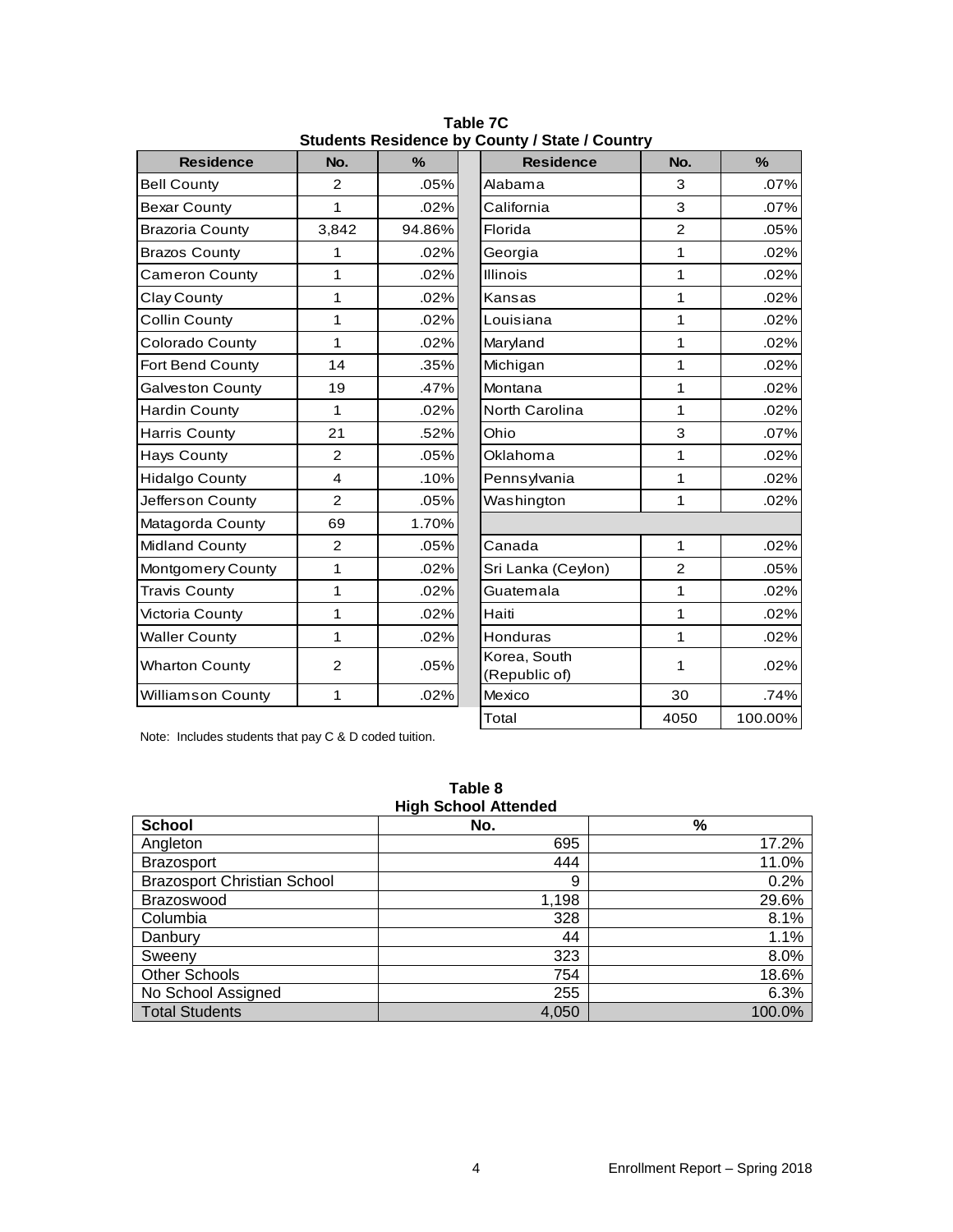#### **Table 9 Race / Ethnic Groups**

| <b>NAVE / EUTING UIUUDS</b>      |       |        |  |  |
|----------------------------------|-------|--------|--|--|
| <b>Race / Ethnicity</b>          | No.   | %      |  |  |
| White                            | 1,916 | 47.3%  |  |  |
| Black / African American         | 235   | 5.8%   |  |  |
| Hispanic                         | 1,691 | 41.8%  |  |  |
| Asian                            | 48    | 1.2%   |  |  |
| American Indian / Alaskan Native | 12    | 0.3%   |  |  |
| Non-Resident Alien               | 3     | 0.1%   |  |  |
| Race Unknown                     | 29    | 0.7%   |  |  |
| Native Hawaiian / Other Pacific  |       |        |  |  |
| Islander                         | 1     | 0.0%   |  |  |
| 2 or more races                  | 115   | 2.8%   |  |  |
| Total                            | 4,050 | 100.0% |  |  |

#### **Table 10 Age Distribution of BC Students**

| <b>Age Distribution of Do Otagonts</b>       |       |        |  |
|----------------------------------------------|-------|--------|--|
| Age                                          | No.   | %      |  |
| Under 18                                     | 689   | 17.0%  |  |
| $18 - 21$                                    | 1,582 | 39.1%  |  |
| 22-24                                        | 466   | 11.5%  |  |
| 25-30                                        | 581   | 14.3%  |  |
| $31 - 35$                                    | 301   | 7.4%   |  |
| 36-50                                        | 366   | 9.0%   |  |
| 51 and above                                 | 65    | 1.6%   |  |
| Total                                        | 4,050 | 100.0% |  |
| $\sim$ $\sim$ $\sim$ $\sim$<br>$\sim$ $\sim$ |       |        |  |

Average Age = 23.9 Median  $Age = 21$ 

| Table 11<br>First Time at Brazosport College Students and Continuing/Returning Students |       |       |
|-----------------------------------------------------------------------------------------|-------|-------|
|                                                                                         | No.   | %     |
| <b>Continuing/Returning Students</b>                                                    | 3.703 | 91.4% |
| First Time at BC Students*                                                              | 347   | 8.6%  |

Note: \* Indicates students new to Brazosport College--includes transfer students.

#### **Table 12 First Time at Brazosport College Students\* by First Generation Status**

Total  $100.0\%$ 

|                                     | No. | %      |
|-------------------------------------|-----|--------|
| <b>First Generation Student</b>     | 138 | 39.8%  |
| <b>Not First Generation Student</b> | 57  | 16.4%  |
| No response in mother's or          |     |        |
| father's education level            | 152 | 43.8%  |
| Total                               | 347 | 100.0% |

Note: \* Indicates students new to Brazosport College--includes transfer students.

A first generation student is defined by both parents' education level below a Baccalaureate Degree.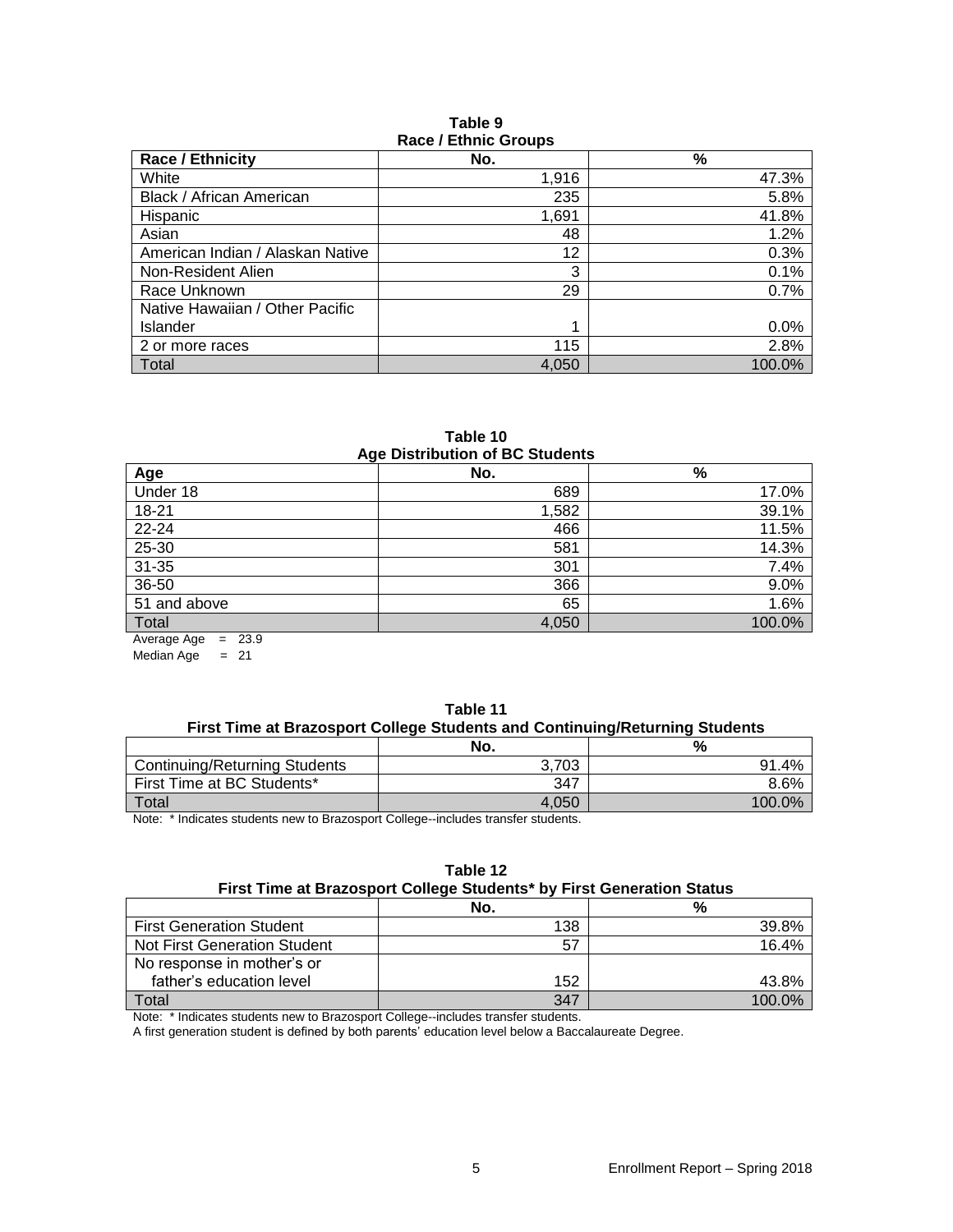# **Table 13 Majors by Full / Part-Time**

# **General Academic Degree Majors (AA)**

|              | Not Dual Credit<br>Student | <b>Dual Credit</b><br><b>Student</b> | No.   | %      |
|--------------|----------------------------|--------------------------------------|-------|--------|
| Full         | 319                        | 25                                   | 344   | 20.3%  |
| Part         | 598                        | 754                                  | 1.352 | 79.7%  |
| <b>Total</b> | 917                        | 779                                  | 1,696 | 100.0% |

# **General Academic Degree Majors (AS)**

|       | Not Dual Credit<br><b>Student</b> | <b>Dual Credit</b><br><b>Student</b> | No. | %      |
|-------|-----------------------------------|--------------------------------------|-----|--------|
| Full  | 148                               |                                      | 152 | 25.8%  |
| Part  | 337                               | 101                                  | 438 | 74.2%  |
| Total | 485                               | 105                                  | 590 | 100.0% |

# **Other Academic Majors**

|       | Not Dual Credit<br><b>Student</b> | <b>Dual Credit</b><br>Student | No.        | %      |
|-------|-----------------------------------|-------------------------------|------------|--------|
| Full  | 27<br>ا ہے                        |                               | 27<br>ا ہے | 33.3%  |
| Part  | 38                                | 16                            | 54         | 66.7%  |
| Total | 65                                | 16                            | 81         | 100.0% |

# **Technical Majors**

|       | Not Dual Credit<br><b>Student</b> | <b>Dual Credit</b><br><b>Student</b> | No.   | %      |
|-------|-----------------------------------|--------------------------------------|-------|--------|
| Full  | 229                               |                                      | 230   | 15.3%  |
| Part  | 1,060                             | 215                                  | 1.275 | 84.7%  |
| Total | 1,289                             | 216                                  | 1,505 | 100.0% |

# **Bachelor's in Applied Technology Majors**

|              | Not Dual Credit<br><b>Student</b> | <b>Dual Credit</b><br><b>Student</b> | . .<br>No. | %      |
|--------------|-----------------------------------|--------------------------------------|------------|--------|
| Full         | 61                                |                                      | 61         | 34.3%  |
| Part         | 117                               |                                      | 117        | 65.7%  |
| <b>Total</b> | 178                               |                                      | 178        | 100.0% |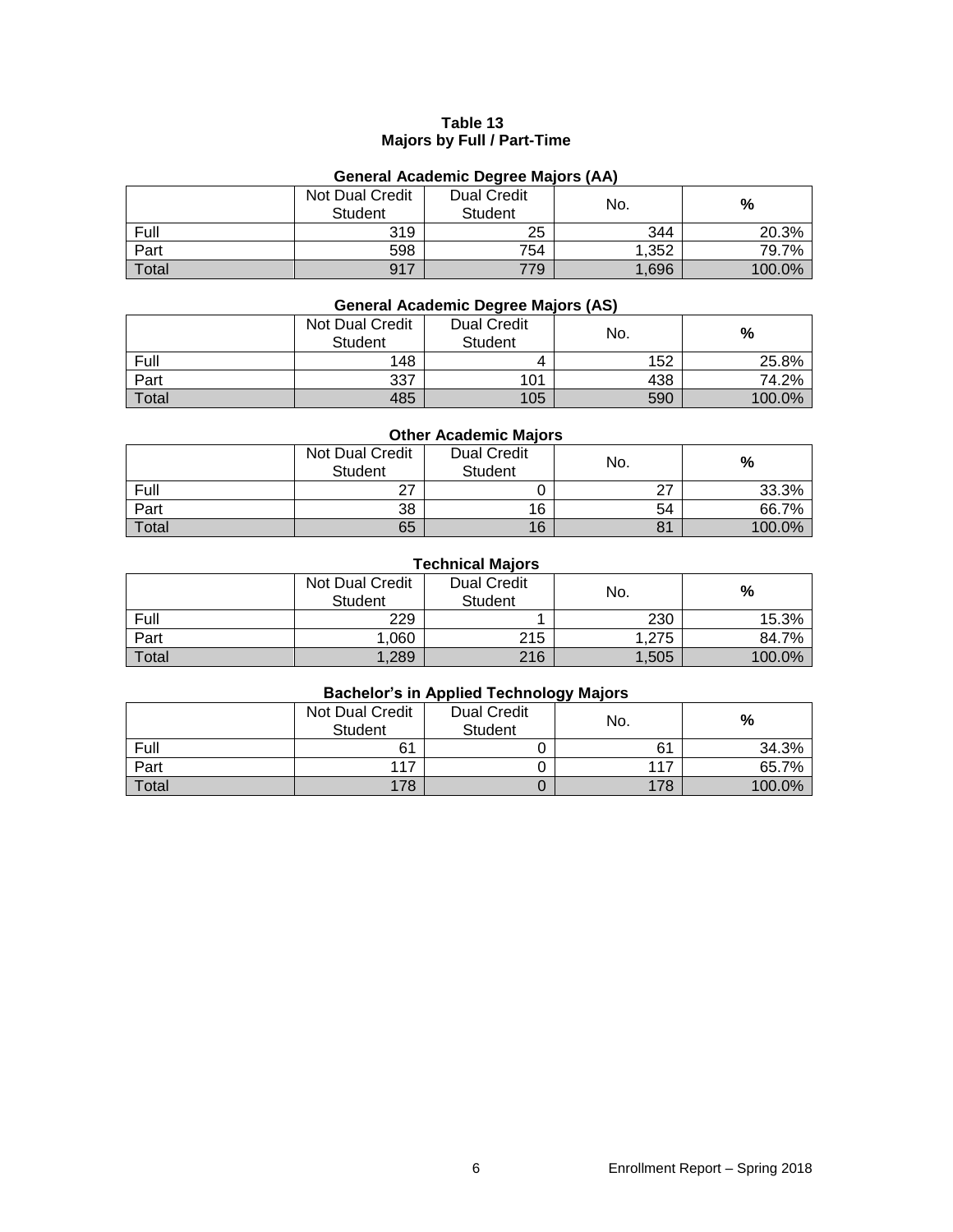# **Table 14A Enrollment by Department**

# **Technical Programs**

|              | <b>Total</b><br><b>Students</b> | <b>Spring</b><br><b>Semester</b><br><b>Hours</b> | <b>Contact</b><br><b>Hours</b><br>Lec/Lab | <b>Contact</b><br><b>Hours</b><br>Co-op | <b>Contact</b><br><b>Hours</b><br><b>Practicum</b> | <b>FTSE</b>    |
|--------------|---------------------------------|--------------------------------------------------|-------------------------------------------|-----------------------------------------|----------------------------------------------------|----------------|
| <b>ACNT</b>  | 104                             | 156                                              | 3,328                                     |                                         |                                                    |                |
| <b>ARCE</b>  | 22                              | 33                                               | 704                                       |                                         |                                                    | 13.00          |
| <b>AUMT</b>  | 98                              | 178                                              | 6,624                                     | 2,560                                   |                                                    | 2.75           |
| <b>BMGT</b>  | 29                              | 87                                               | 1,392                                     |                                         |                                                    | 14.83          |
| CDEC         | 12                              | 27                                               | 1,296                                     | 960                                     |                                                    | 7.25           |
| <b>CJLE</b>  | 116                             | 290                                              | 9,280                                     |                                         |                                                    | 2.25           |
| <b>CNBT</b>  | 204                             | 357                                              | 10,064                                    | 3,520                                   |                                                    | 24.17<br>29.75 |
| <b>CTEC</b>  | 181                             | 315                                              | 6,064                                     |                                         |                                                    | 26.25          |
| <b>DFTG</b>  | 210                             | 315                                              | 7,824                                     | 640                                     |                                                    | 26.25          |
| <b>ELPT</b>  | 308                             | 462                                              | 9,856                                     |                                         |                                                    | 38.50          |
| <b>ELTN</b>  | 30                              | 45                                               | 5,040                                     | 4,800                                   |                                                    | 3.75           |
| <b>EMSP</b>  | 114                             | 233                                              | 8,704                                     |                                         |                                                    | 19.42          |
| <b>EPCT</b>  | 57                              | 143                                              | 2,288                                     |                                         |                                                    | 11.92          |
| <b>HART</b>  | 121                             | 231                                              | 5,280                                     | 800                                     |                                                    | 19.25          |
| <b>HITT</b>  | 104                             | 300                                              | 4,896                                     |                                         |                                                    | 25.00          |
| <b>INTC</b>  | 497                             | 885                                              | 17,632                                    |                                         |                                                    | 73.75          |
| <b>ITNW</b>  | 98                              | 147                                              | 3,136                                     |                                         |                                                    | 12.25          |
| <b>ITSC</b>  | 202                             | 303                                              | 7,008                                     | 640                                     |                                                    | 25.25          |
| <b>ITSE</b>  | 20                              | 30                                               | 800                                       |                                         |                                                    | 2.50           |
| <b>ITSW</b>  | 24                              | 36                                               | 768                                       |                                         |                                                    | 3.00           |
| <b>ITSY</b>  | 30                              | 45                                               | 960                                       |                                         |                                                    | 3.75           |
| <b>MCHN</b>  | 152                             | 228                                              | 8,400                                     | 4,160                                   |                                                    | 19.00          |
| <b>NDTE</b>  | 30                              | 45                                               | 1,440                                     |                                         |                                                    | 3.75           |
| <b>OSHT</b>  | 132                             | 395                                              | 7,280                                     |                                         |                                                    | 32.92          |
| <b>PFPB</b>  | 162                             | 255                                              | 9,392                                     | 4,800                                   |                                                    | 21.25          |
| <b>POFI</b>  | 106                             | 159                                              | 7,056                                     | 3,520                                   |                                                    | 13.25          |
| <b>POFM</b>  | 26                              | 34                                               | 1,392                                     | 800                                     |                                                    | 2.83           |
| <b>POFT</b>  | 212                             | 318                                              | 7,440                                     |                                         |                                                    | 26.50          |
| <b>PTAC</b>  | 953                             | 2,122                                            | 46,432                                    |                                         |                                                    | 176.83         |
| <b>RNSG</b>  | 167                             | 355                                              | 17,536                                    |                                         |                                                    | 29.58          |
| <b>VNSG</b>  | 79                              | 124                                              | 3,904                                     |                                         |                                                    | 10.33          |
| <b>WLDG</b>  | 285                             | 588                                              | 22,224                                    | 480                                     |                                                    | 49.00          |
| <b>Total</b> | 4,885                           | 9,241                                            | 245,440                                   | 27,680                                  | $\bf{0}$                                           |                |

Note: Interinstitutional hours are not included.

Enrollment may be duplicated.

FTSE = spring semester hours divided by 12.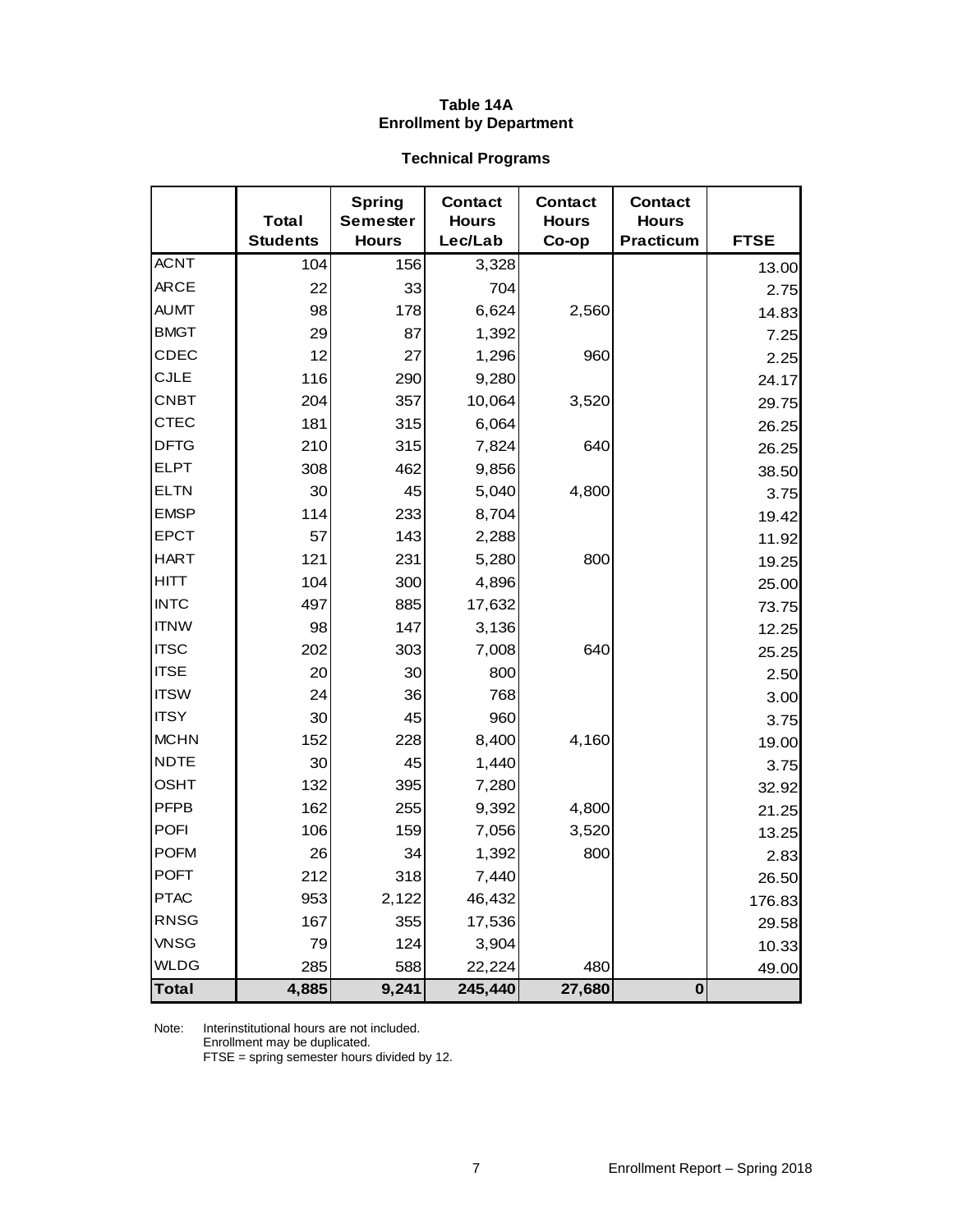# **Table 14B Enrollment by Department**

# **Academic Programs**

|                       | <b>Total</b><br><b>Students</b> | <b>Spring</b><br><b>Semester</b><br><b>Hours</b> | <b>Contact</b><br><b>Hours</b><br>Lec/Lab | <b>Contact</b><br><b>Hours</b><br>Co-op | <b>Contact</b><br><b>Hours</b><br><b>Practicum</b> | <b>FTSE</b> |
|-----------------------|---------------------------------|--------------------------------------------------|-------------------------------------------|-----------------------------------------|----------------------------------------------------|-------------|
| <b>ACCT</b>           | 96                              | 192                                              | 3,072                                     |                                         |                                                    | 16.00       |
| <b>ARTS</b>           | 279                             | 696                                              | 13,392                                    |                                         |                                                    | 58.00       |
| <b>BCIS</b>           | 214                             | 428                                              | 8,560                                     |                                         |                                                    | 35.67       |
| <b>BIOL</b>           | 1,186                           | 2,448                                            | 56,928                                    |                                         |                                                    | 204.00      |
| <b>BUSI</b>           | 27                              | 81                                               | 1,296                                     |                                         |                                                    | 6.75        |
| <b>CHEM</b>           | 480                             | 970                                              | 21,904                                    |                                         |                                                    | 80.83       |
| <b>CRIJ</b>           | 60                              | 180                                              | 2,880                                     |                                         |                                                    | 15.00       |
| <b>DRAM</b>           | 33                              | 69                                               | 1,712                                     |                                         |                                                    | 5.75        |
| <b>ECON</b>           | 121                             | 363                                              | 5,808                                     |                                         |                                                    | 30.25       |
| <b>EDUC</b>           | 56                              | 84                                               | 1,792                                     |                                         |                                                    | 7.00        |
| <b>ENGL</b>           | 978                             | 2,795                                            | 45,888                                    |                                         |                                                    | 232.92      |
| <b>ENVR</b>           | 57                              | 119                                              | 2,736                                     |                                         |                                                    | 9.92        |
| <b>FREN</b>           | 6                               | 12                                               | 240                                       |                                         |                                                    | 1.00        |
| GOVT                  | 516                             | 1,548                                            | 24,768                                    |                                         |                                                    | 129.00      |
| <b>HIST</b>           | 603                             | 1,809                                            | 28,944                                    |                                         |                                                    | 150.75      |
| <b>HUMA</b>           | 250                             | 750                                              | 12,000                                    |                                         |                                                    | 62.50       |
| <b>MATH</b>           | 1,188                           | 2,993                                            | 52,992                                    |                                         |                                                    | 249.42      |
| <b>MHSM</b>           | 65                              | 231                                              | 3,696                                     |                                         |                                                    | 19.25       |
| <b>MUAP</b>           | 34                              | 34                                               | 544                                       |                                         |                                                    | 2.83        |
| <b>MUEN</b>           | 70                              | 70                                               | 4,080                                     |                                         |                                                    | 5.83        |
| <b>MUSI</b>           | 178                             | 434                                              | 7,424                                     |                                         |                                                    | 36.17       |
| PHIL                  | 28                              | 84                                               | 1,344                                     |                                         |                                                    | 7.00        |
| <b>PHYS</b>           | 104                             | 214                                              | 4,992                                     |                                         |                                                    | 17.83       |
| <b>PSYC</b>           | 723                             | 2,169                                            | 34,704                                    |                                         |                                                    | 180.75      |
| SOCI                  | 143                             | 429                                              | 6,864                                     |                                         |                                                    | 35.75       |
| <b>SPAN</b>           | 61                              | 135                                              | 2,544                                     |                                         |                                                    | 11.25       |
| <b>SPCH</b>           | 330                             | 990                                              | 15,840                                    |                                         |                                                    | 82.50       |
| <b>TECA</b>           | 43                              | 87                                               | 1,616                                     |                                         |                                                    | 7.25        |
| <b>TMGT</b>           | 322                             | 938                                              | 15,008                                    |                                         |                                                    | 78.17       |
| <b>Total</b>          | 8,251                           | 21,352                                           | 383,568                                   | $\bf{0}$                                | $\bf{0}$                                           |             |
| Grand<br><b>Total</b> | 13,136                          | 30,593                                           | 629,008                                   | 27,680                                  | $\pmb{0}$                                          |             |

Note: Interinstitutional hours are not included.

Enrollment may be duplicated.

FTSE = spring semester hours divided by 12.